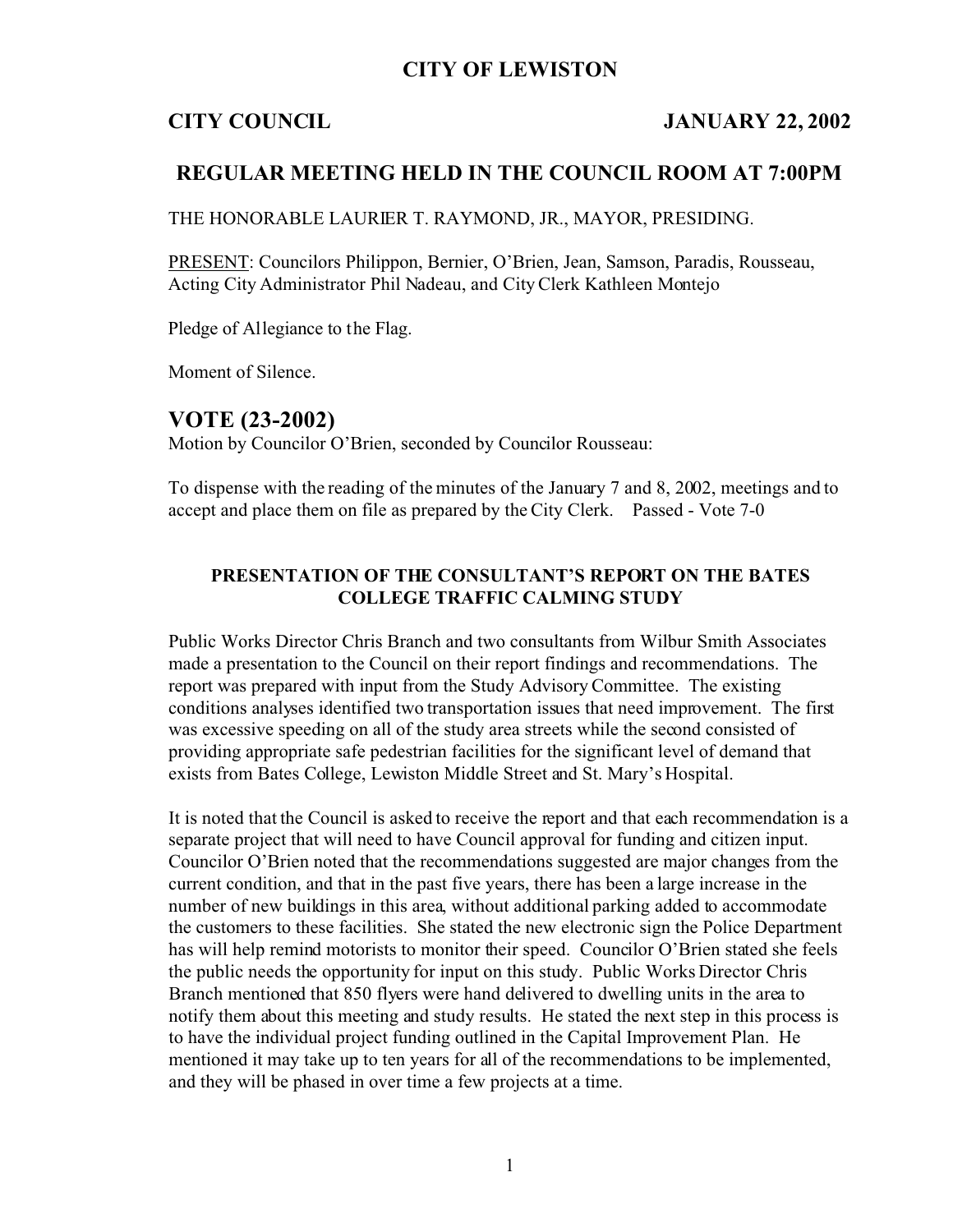Councilor Jean inquired about the status of the Russell Street Corridor Study. Mr. Branch stated that is a separate study, and it is almost complete and will be presented to the Council soon. Councilor Bernier inquired about the intended funding for the implementation of these projects. She noted the funding should not be from the City's general fund and the city tax money should not be used to support non-profit organizations, but should be used for city wide needs such as paving roads. She stated that Bates College and the Hospital should help to fund these projects, since the improvements need to be done to support their needs and their customers.

Councilor Rousseau inquired about input from the Planning Board. Mr. Branch stated a member of the Planning Board served on the Study Advisory Committee to offer input and the consultants will be happy to make this same presentation to the Planning Board at anytime. He stated that in the past, transportation issues typically go through the City Council and not the Planning Board. Mr. Branch stated the study was initiated by the City Council and not by the Public Works Department. Councilor O'Brien echoed Councilor Bernier's comments about having the local institutions that will benefit from these improvements help support the financial costs of implementation. She noted the Councilors represent the needs of the residents and she noted their needs should be reflected here as well.

# **VOTE (24-2002)**

Motion by Councilor Jean, seconded by Councilor O'Brien:

To table this matter until a future Council meeting. Failed - Vote 2-5 (Councilors Jean and O'Brien in favor.)

Councilor Philippon clarified with the Public Works Director that the more expensive items need to be funded through the LCIP, yet the more inexpensive improvements could be done with operating funds once they receive Council approval and public input.

Resident Joseph Desrocher of Nichols Street addressed the Council and stated he felt the study was a waste of tax money. He stated the traffic problems in the area are due to Bates College and the students parking on various streets. He stated this was a special interest study by the former Council and they were trying to get the City to pay for what Bates College wants but does not want to pay for - additional parking facilities.

# **VOTE (25-2002)**

Motion by Councilor Rousseau, seconded by Councilor Paradis:

To refer this issue to the Planning Board for their review and comment. Passed - Vote 6-1 (Councilor O'Brien opposed.)

Mayor Raymond declared a five minute recess.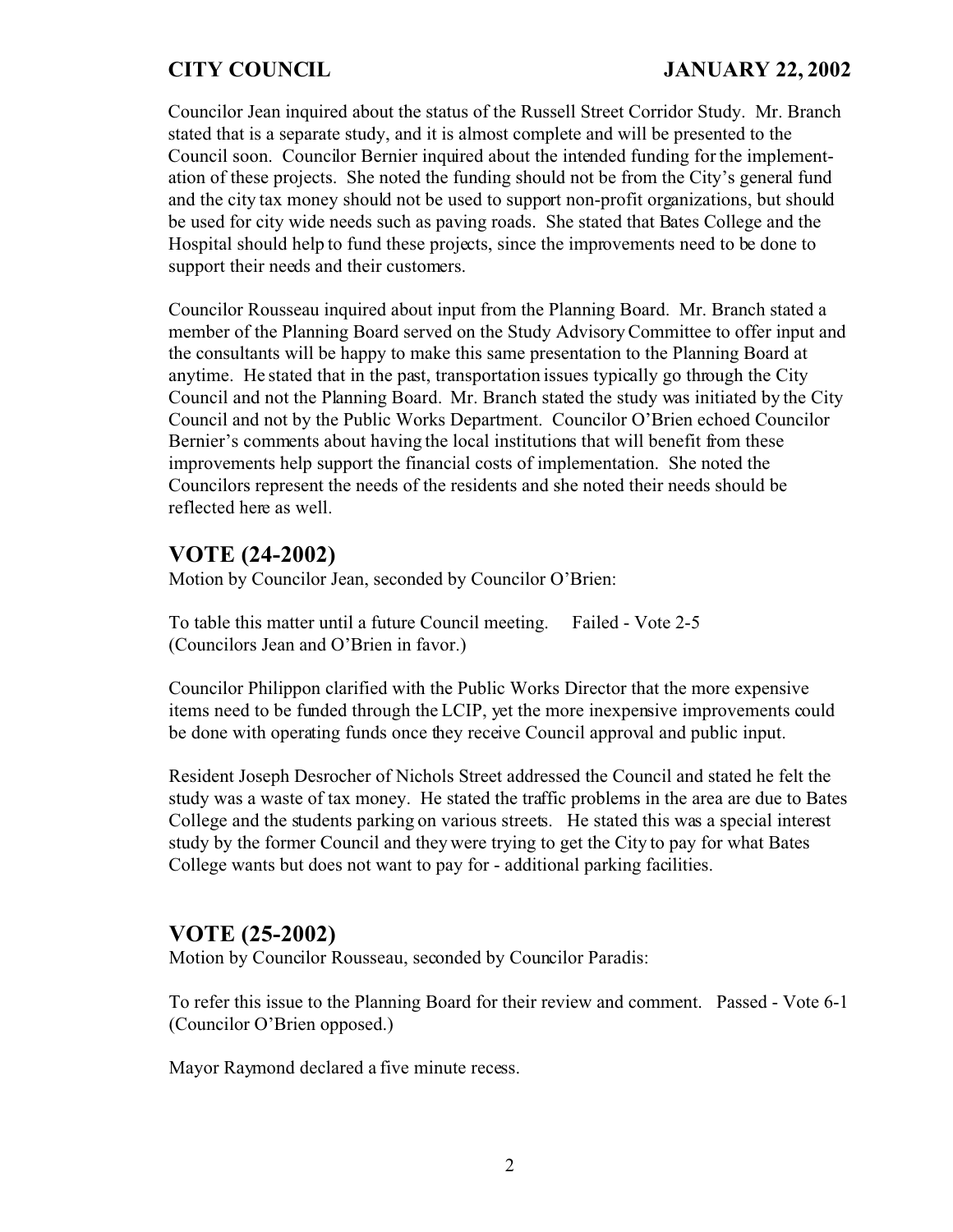### **PUBLIC HEARING FOR LAND USE CODE AMENDMENTS CONCERNING APPEALS FOR THE MODIFICATION OF SPACE AND BULK STANDARDS**

Mayor Raymond opened the public hearing. No members of the public spoke for or against this issue. Mayor Raymond then closed the hearing.

## **VOTE ( 26-2002)**

Motion by Councilor Jean, seconded by Councilor Samson:

That the proposed amendments to Appendix A, Article IX "Appeals", Section 3, "Standards for granting appeals", of the City Zoning and Land Use Code, concerning appeals relative to the granting of modifications to space and bulk standards for the division of commercial buildings and lots, receive final passage by a roll call vote. Passed - Vote 7-0

#### **SPECIAL AMUSEMENT PERMITS**

Mayor Raymond opened the public hearing. No members of the public spoke for or against this issue. Mayor Raymond then closed the hearing.

## **VOTE ( 27-2002)**

Motion by Councilor Samson, seconded by Councilor Jean:

To grant a Special Amusement Permit for Dancing and Entertainment to The Big D, 339 Lisbon Street. Passed - Vote 7-0

Mayor Raymond opened the public hearing. Councilor O'Brien inquired about the police log for this business. Marc Mason, owner of the Acme Social Club, stated that there is a pay phone on the front of his building that people from the neighborhood use all the time, and the police calls are a result of phone calls made from the public pay phone. Mayor Raymond then closed the hearing.

## **VOTE (28-2002)**

Motion by Councilor Samson, seconded by Councilor Philippon:

To grant a Special Amusement Permit for Dancing and Entertainment to Acme Social Club, 255 Park Street. Passed - Vote 7-0

Mayor Raymond opened the public hearing. Councilor Bernier asked Mr. Collins about the past problems with motorcycle noise from patrons leaving the bar late at night. He stated this issue has been addressed and is taken care of. He also stated he works with the Police Department to ensure there are no problems. Mayor Raymond closed the hearing.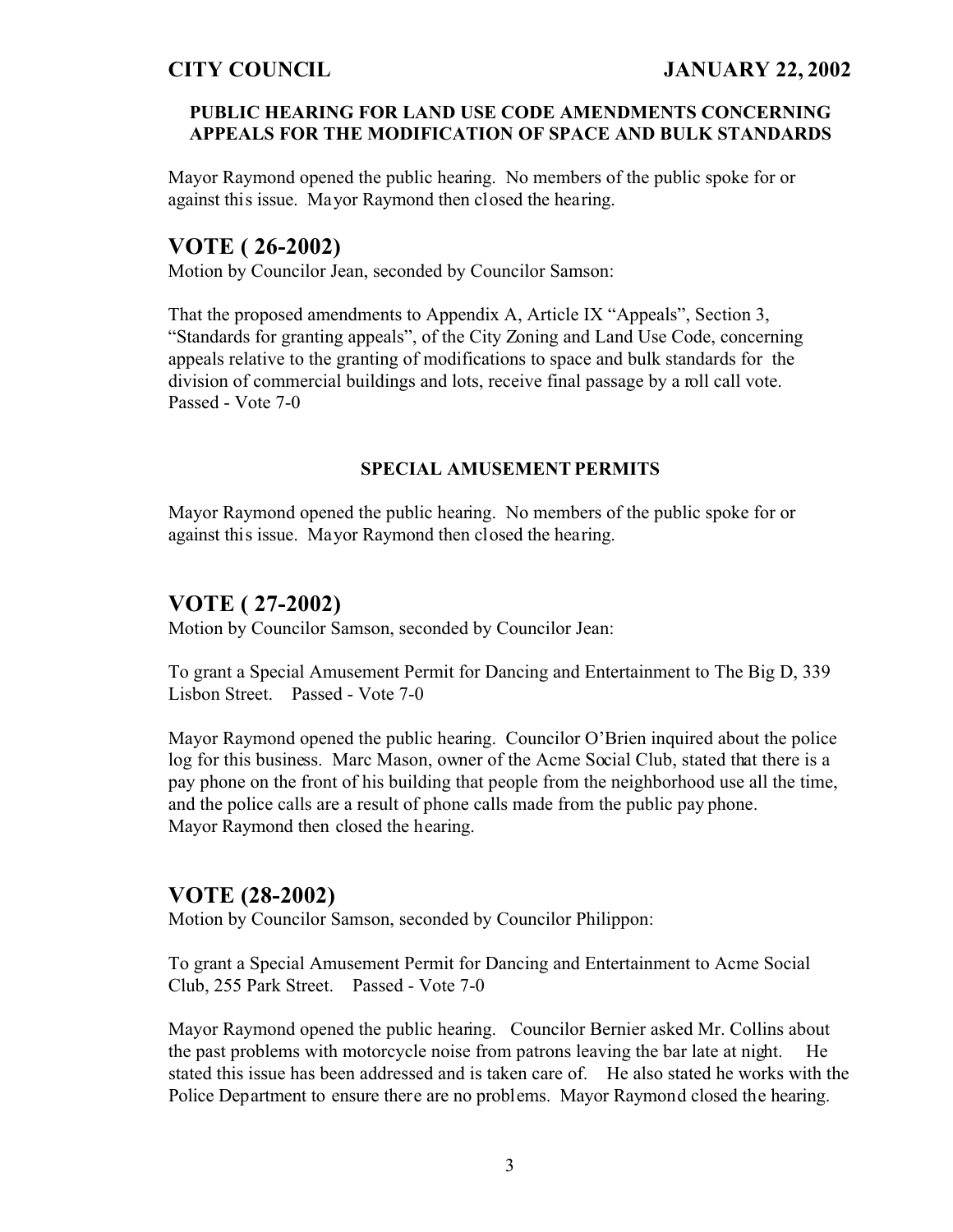# **VOTE (29-2002)**

Motion by Councilor Samson, seconded by Councilor O'Brien:

To grant a Special Amusement Permit for Dancing and Entertainment to The Cage, 97-99 Ash Street. Passed - Vote 7-0

### **DISPOSITION OF A PORTION OF MARTEL SCHOOL PROPERTY**

Councilor Samson reported that the School Committee is in full support of this project, as is the Martel School PTO.

## **VOTE (30-2002)**

Motion by Councilor Samson, seconded by Councilor Philippon:

To give the Acting City Administrator authority to enter into an agreement providing a permanent easement over a portion of the Martel School property with W/S Development Associates LLC, and/or their assigns, the developer of the East Avenue retail project. Passed - Vote 7-0

## **AUTHORIZATION TO SUBMIT A GRANT FOR THE 2002 COMMUNITY GATEWAYS PROGRAM**

Public Works Director Chris Branch stated that the grant funds, if received, will be used for downtown improvement projects such as benches and flower boxes. He noted that the Department is working with the neighborhood associations.

## **VOTE (31-2002)**

Motion by Councilor Jean, seconded by Councilor Rousseau:

To authorize the Public Works Director to submit a grant application to the 2002 Community Gateways Program and, if said grant is awarded to the City, to accept the grant award from the Community Gateways Program and to authorize the Acting City Administrator and the Finance Director to administer said funds accordingly. Passed - Vote 7-0

### **TRANSFER OF WATER BOND ISSUE FUNDS FOR THE WEBBER AVENUE RESERVOIR TANK DESIGN**

Water and Sewer Superintendent Rick Burnham stated there were problems with the reservoir tank and these need to be addressed. He noted the Montello Reservoir tank will still be done, but the Webber Avenue one needs to have priority.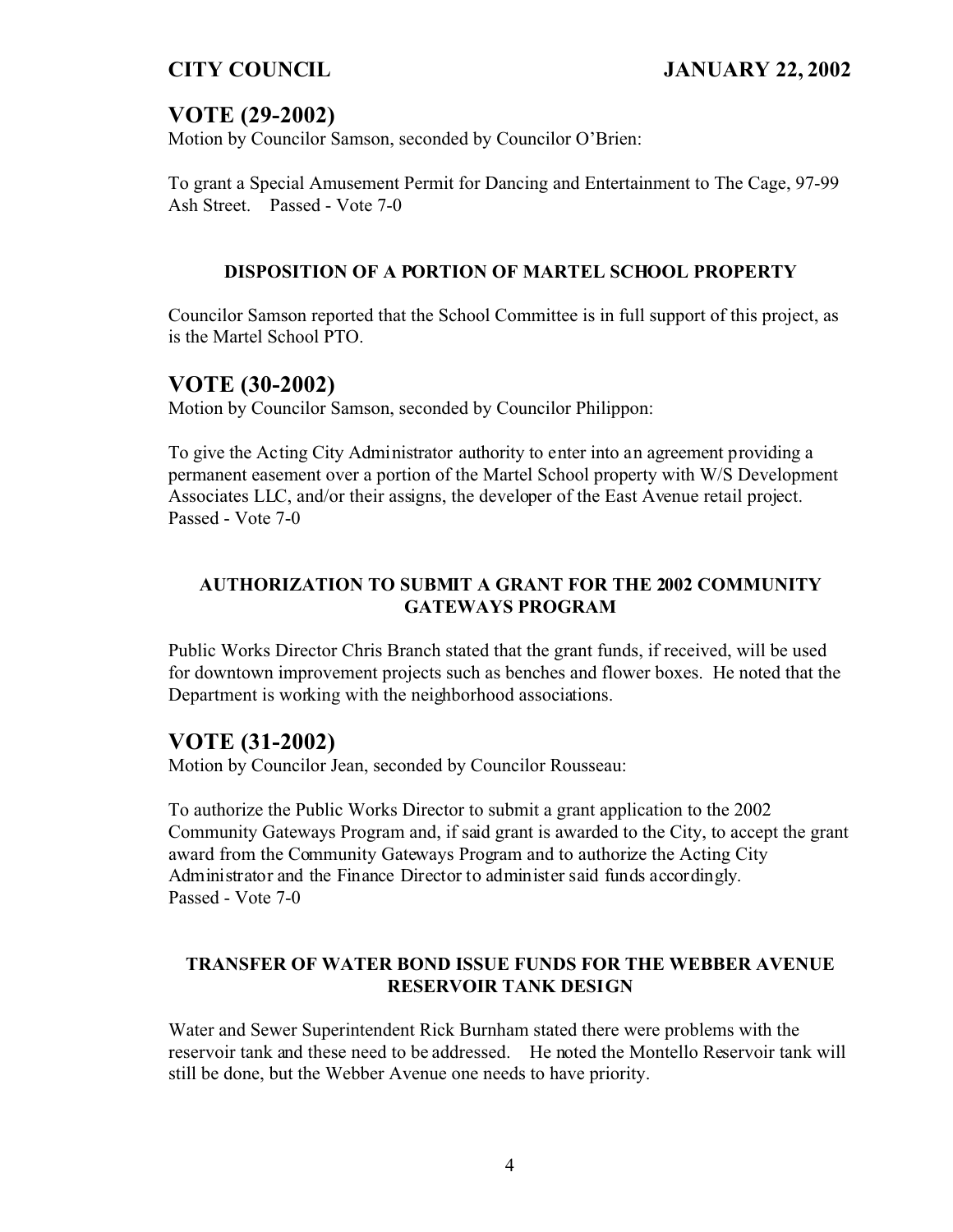# **VOTE (32-2002)**

Motion by Councilor Samson, seconded by Councilor Jean:

ORDERED, That upon recommendation of the Acting City Administrator and Finance Director, the City Council hereby approves a transfer in the FY02 Bond Issue of \$50,000.00 from the Lewiston Auburn Treatment Plant Evaluation and a transfer of \$100,000.00 from the Montello Reservoir Replacement into the Webber Avenue Reservoir Tank Design. Passed - Vote 7-0

### **CONSIDERATION OF CONTRIBUTION TO THE HUMANE SOCIETY BUILDING FUND**

Acting City Administrator Phil Nadeau presented a memorandum to the Council which outlined the discussions of this issue during last year's budget cycle. He stated the funds were in the City Administrator's recommended budget, and it was a conscientious decision by the Council to remove it from the budget and to work with the Humane Society on funding this amount at a later date. Finance Director Richard Metivier stated it is not his recommendation to use the undesignated fund account as the source of funds for this project. He noted the Council adopted an operating budget for the City, and they should work within the parameters of that budget. He mentioned it is not sound fiscal policy to tap into the "rainy day" funds to meet other obligations.

Mr. Metivier stated that he and the previous Administrator met with the executive director of the shelter and the president of the board of directors, and informed them the funds were not in this year's budget and asked to explore other opportunities for funding the new shelter. Since the facility will be located in Lewiston, the option of in-kind contributions rather than cash donations, were discussed, specifically construction related in-kind contributions with the Public Works Department. The shelter representatives were going to explore this option and respond back with any needs. Mr. Metivier stated that in last year's budget workshops, this topic came up on two occasions and the Council did not take action to add the funds back into the budget.

Councilor Bernier noted that Lewiston has the greatest number of animals going to the shelter, compared to the other towns. Councilor Philippon noted that Auburn has already contributed to the building fund, and asked if the other towns that use the service have also contributed. The shelter representatives said they are in the process of soliciting those funds now. They are requesting \$1 per capita from each town that uses their service. Their construction schedule is mid/late summer 2002. The new facility will be 14,000 square feet at a cost of \$1.8 million, compared to the current shelter at 3,000 square feet. Councilor Philippon stated this is important work and he supports funding the shelter in the upcoming budget, but can not support this motion due to the funding source. Councilor O'Brien requested additional information from the shelter on the City's question about inkind donations.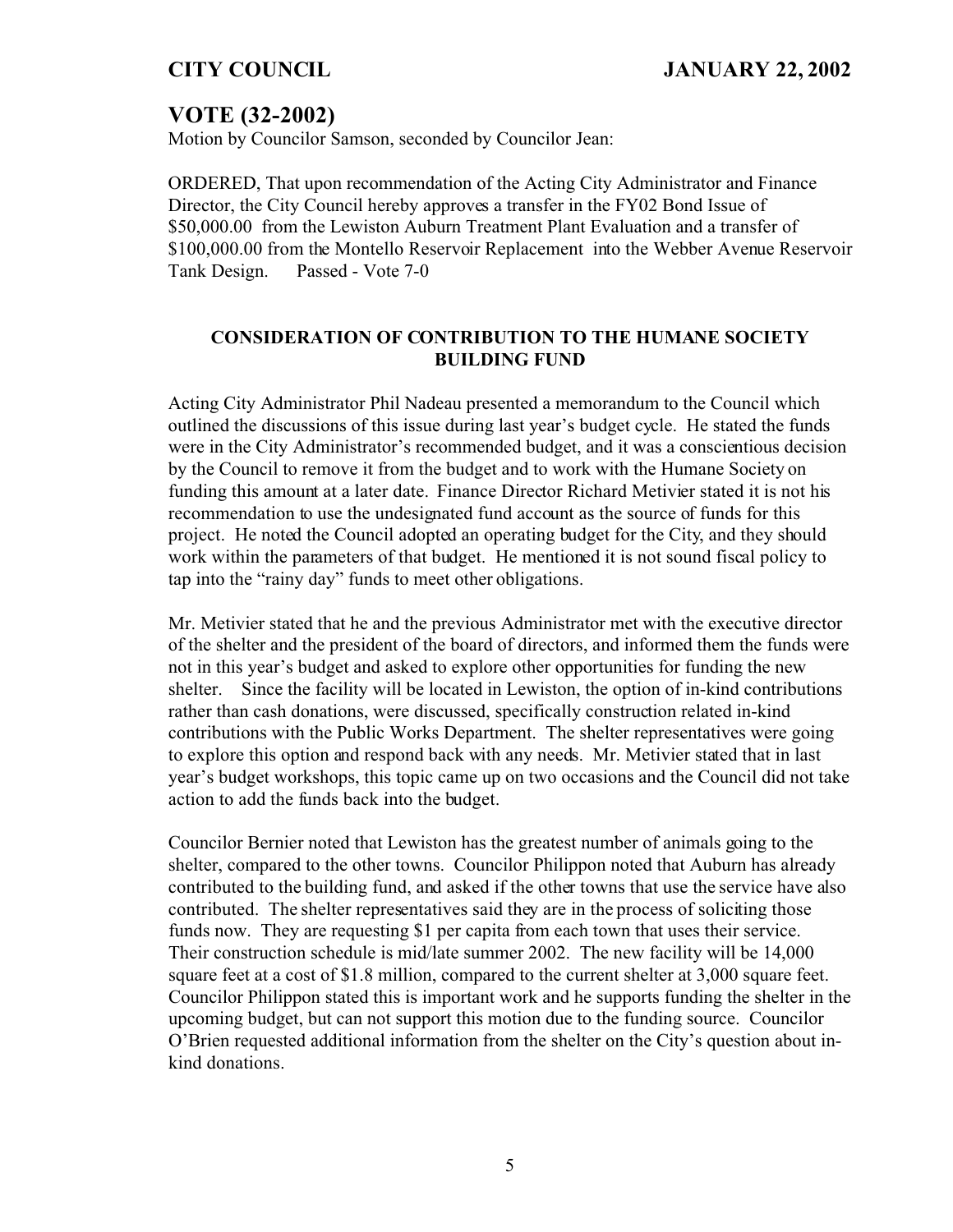# **VOTE (33-2002)**

Motion by Councilor Bernier, seconded by Councilor Jean:

To move the previous question. Passed - Vote 7-0

## **VOTE (34-2002)**

Motion by Councilor Bernier, seconded by Councilor Samson:

ORDERED, That the City Council hereby approves funding \$36, 326 for the Greater Androscoggin Humane Society's Capital Campaign Building Fund from the current City budget from the Undesignated Fund Account and to recommend to continue funding \$36, 326 per year for the next two years in future budgets. Passed - Vote 6-1 (Councilor Philippon opposed.)

### **DISCUSSION OF LOCAL OPTION SALES TAX LEGISLATION**

Acting City Administrator stated that the Cities of Bangor, Portland, South Portland, Freeport and Calais have all voted to support this legislation. He reported the Legislature's Taxation Committee voted 7-6 not to pass.

## **VOTE (35-2002)**

Motion by Councilor O'Brien, seconded by Councilor Bernier:

To support asking the State Legislature to allow municipalities to bring the issue forward to the voters. Passed - Vote 7-0

#### **UPDATE FROM LEWISTON MILL REDEVELOPMENT CORPORATION**

Finance Director Richard Metivier reported the Council will be taking a tour of the Mill buildings on January 30.

#### **REPORT FROM SCHOOL COMMITTEE**

Councilor Samson reported the joint meeting with the School Committee and Council went very well.

#### **OTHER BUSINESS**

No other business was presented at the meeting.